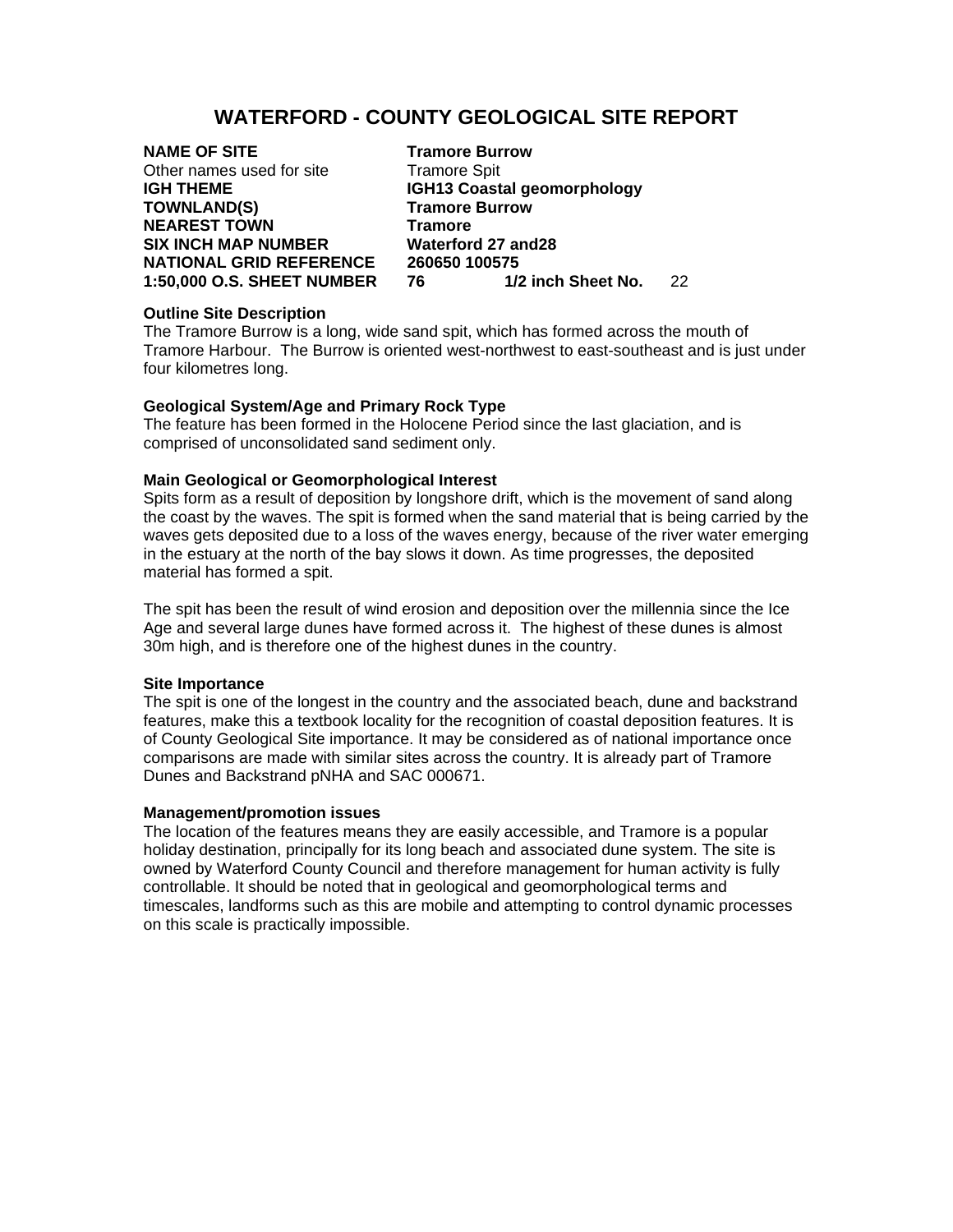

Tramore Burrow, viewed from the road to Brownstown Head.



The highest of the dunes on the spit is up to 30m high.



The spit and beach viewed from the cliff top at the western side of Tramore Bay.